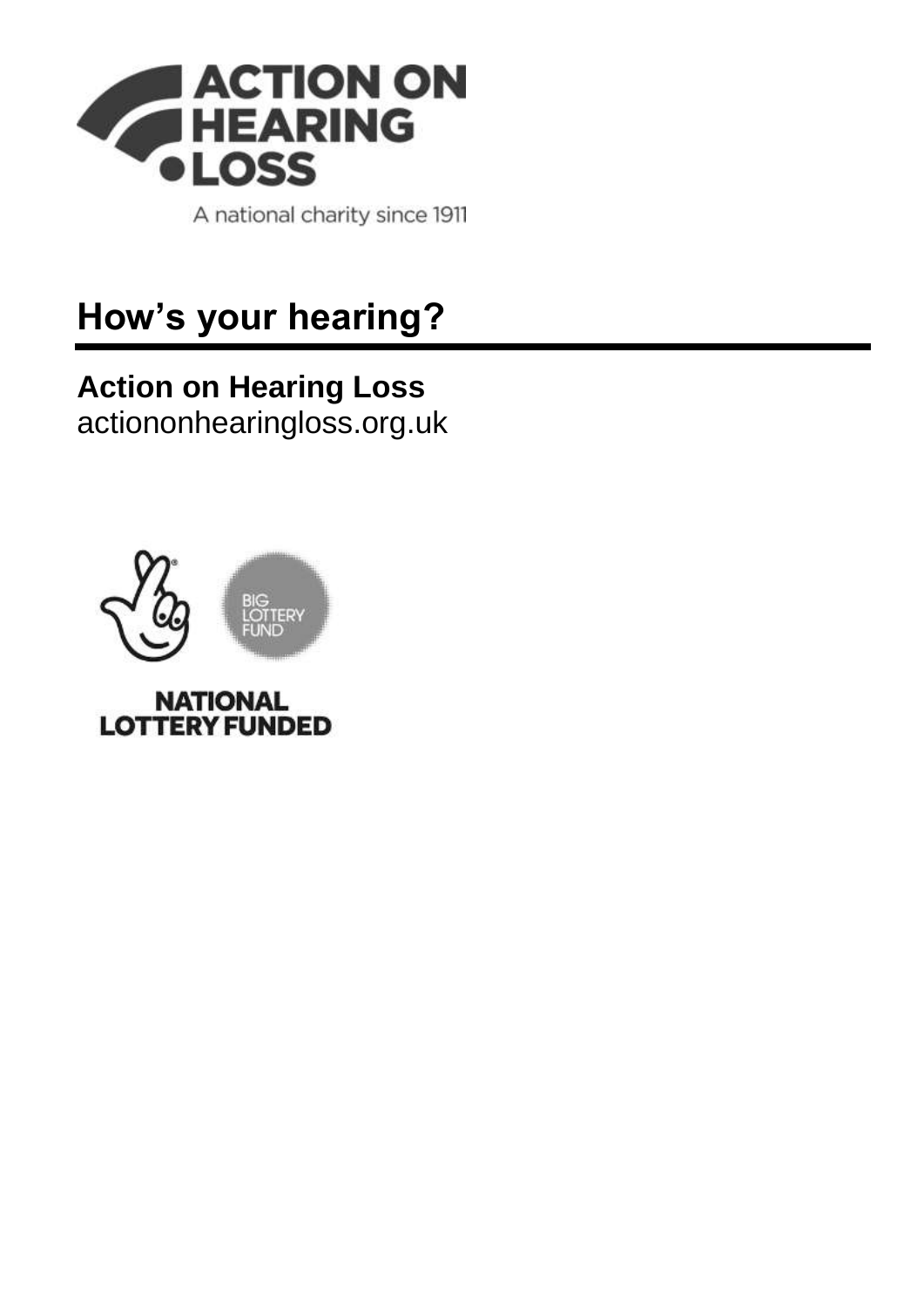"I noticed I was finding it harder to concentrate in meetings and remember what had been discussed. My GP suggested it might be related to hearing loss – he was right. I've been deaf in my right ear since birth but didn't suspect any hearing loss in my 'good' ear.

I got a hearing aid from the NHS – it's so small, it's barely noticeable. The hearing aid has hugely improved my hearing and confidence; I find it much easier to concentrate for longer periods and it's great to be able to join in office chats again.

If you're struggling to follow conversations, or just know your hearing isn't what it used to be, see your GP. The sooner you do something about hearing loss, the sooner you'll get your life back"

#### **Hugh Donaghy, Glasgow**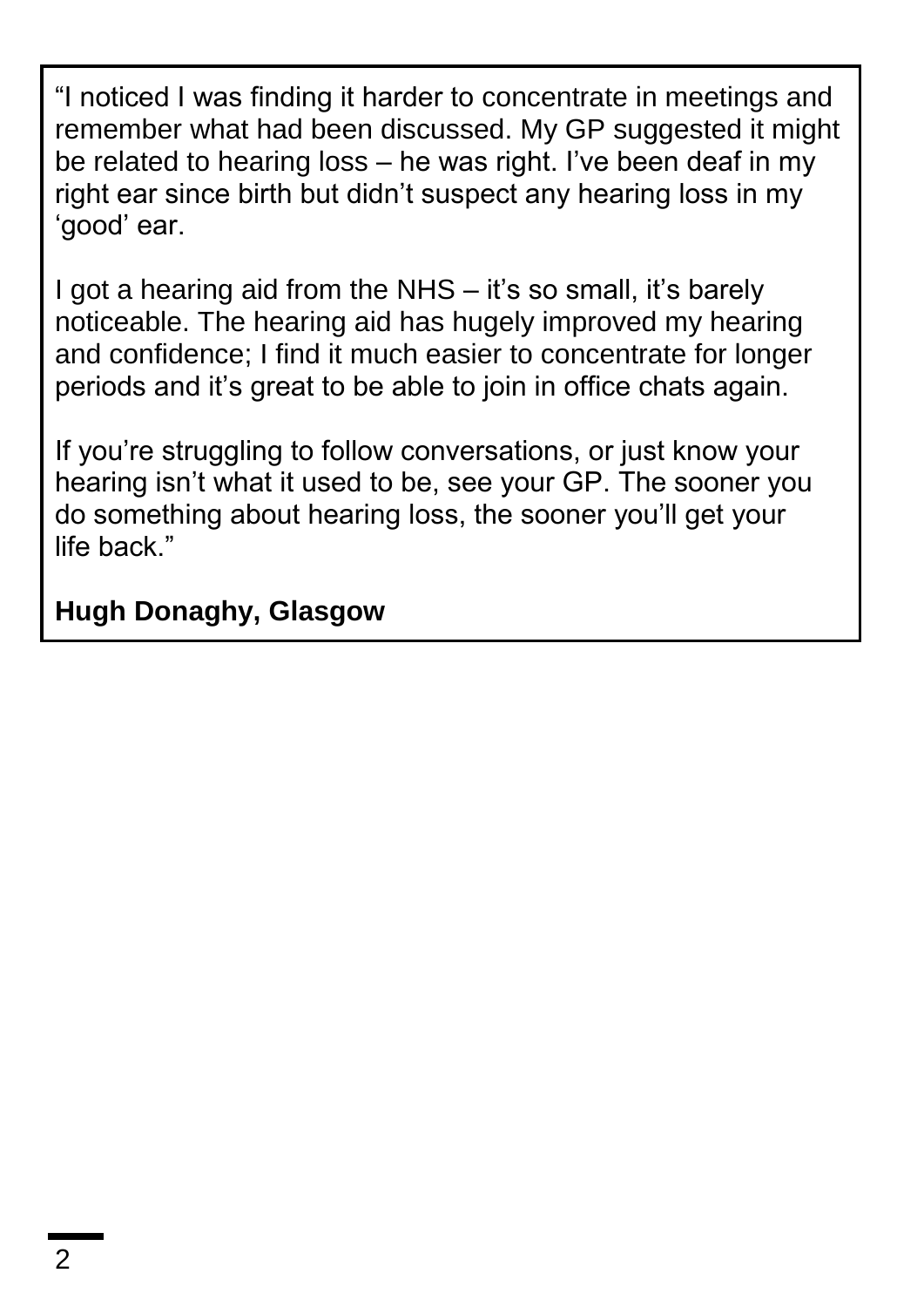**If your hearing isn't what it used to be, you're not alone. One in six people in the UK has hearing loss, and more and more people are getting the help they need to hear better.**

**In this leaflet we tell you how you can get your hearing tested and what can help with hearing loss, so you can get back to what you've been missing.**

# **Contents**

- How can I tell if I have hearing loss? **page 4**
- Where can I get my hearing tested? **page 5**
- How will my hearing be tested? **page 7**
- What happens if the tests show I have hearing loss? **page 8**
- What can help me manage my hearing loss? **page 9**
- What can I do to make communication easier? **page 12**
- What hearing research is Action on Hearing Loss funding? **page 13**
- Where can I get more information and support? **page 14**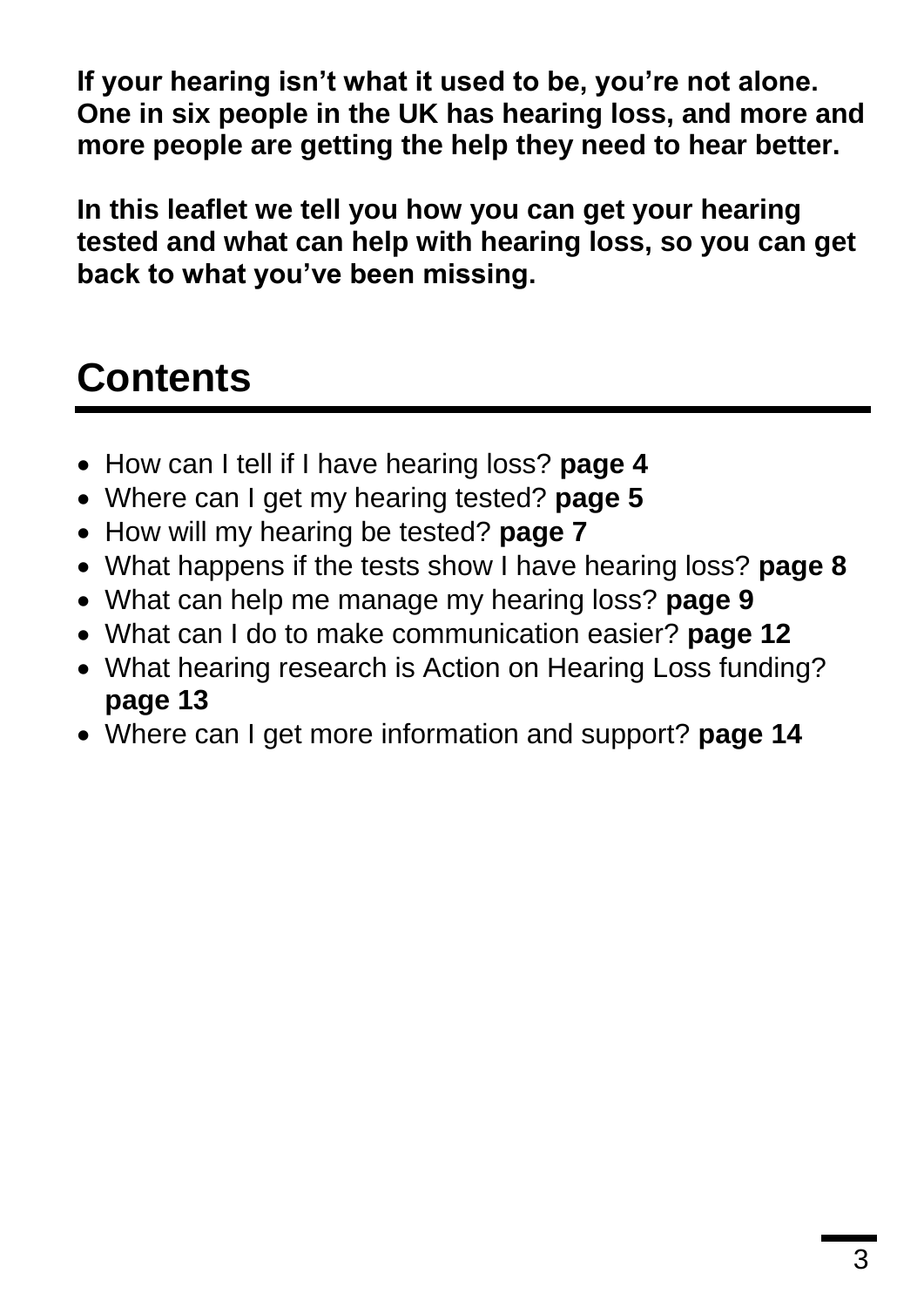# **How can I tell if I have hearing loss?**

Ask yourself:

- Do you turn up the TV louder than your family wants it?
- Do you find it hard to follow conversation in pubs and restaurants?
- Do you struggle to hear on the phone?
- Do you often ask people to repeat what they say?
- Does your partner complain that you don't listen to them?
- Do you find others mumble?

If you answer **yes** to any of these questions, take our quick and easy Hearing Check and make an appointment to see your GP.

# **Check your hearing**

The **Action on Hearing Loss Hearing Check** isn't a full hearing test, but it will indicate whether your hearing is in the normal range or if you should have further tests.

The benefit of taking the Hearing Check is that if it does suggest you have hearing loss, we'll send you a statement of the results that you can take along to your GP – this might make it easier for you to get a referral to an audiologist (hearing specialist) for further tests.

Take our Hearing Check over the phone on **0844 800 3838** (local rate) or online at **actiononhearingloss.org.uk/hearingcheck**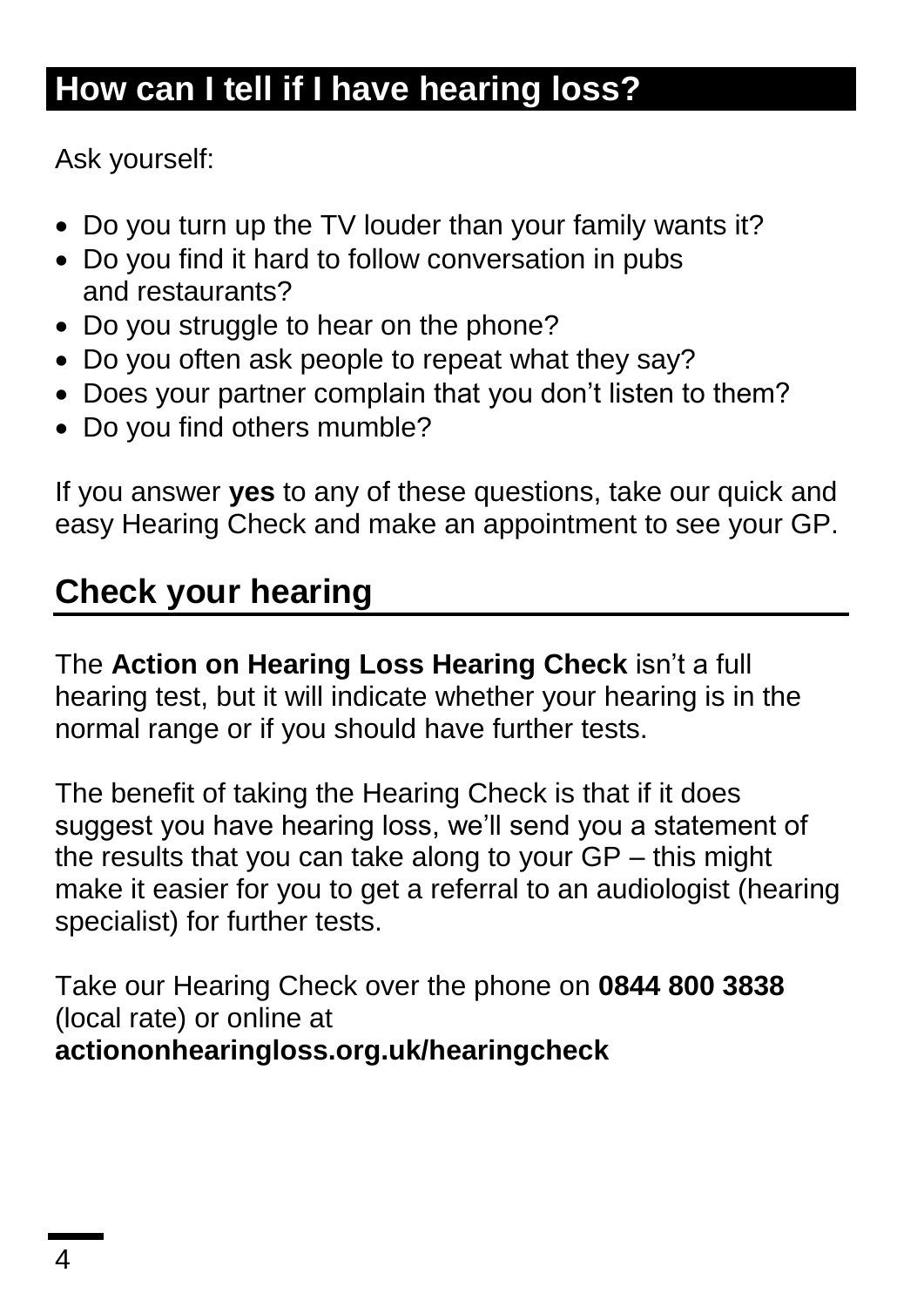#### **What's that noise?**

If you hear ringing, whistling or buzzing sounds in your ear(s) or head when there's no external source, it could be tinnitus – a condition often associated with hearing loss. There are different therapies and products to help with tinnitus – see your GP, who can refer you to a specialist.

**More information:** Find out more in our leaflet **'Understanding tinnitus'.**

### **Where can I get my hearing tested?**

To have your hearing tested, you can either see your GP and ask for a referral to an NHS hearing service, or go to a private hearing care provider.

You don't need to see your GP if you want to go private, but we recommend you do, so your GP can check for any temporary causes of hearing loss, such as an ear infection, which can be treated. Your GP will ask you about your symptoms, look in your ears and may carry out some simple tests. If there's no obvious cause of your hearing loss, you'll need further hearing tests.

To have your hearing tested on the NHS, your GP needs to refer you to a hearing specialist. You may need to insist on this. **Remember, you have the right to have your hearing tested, especially if hearing difficulties are interfering with your everyday life.**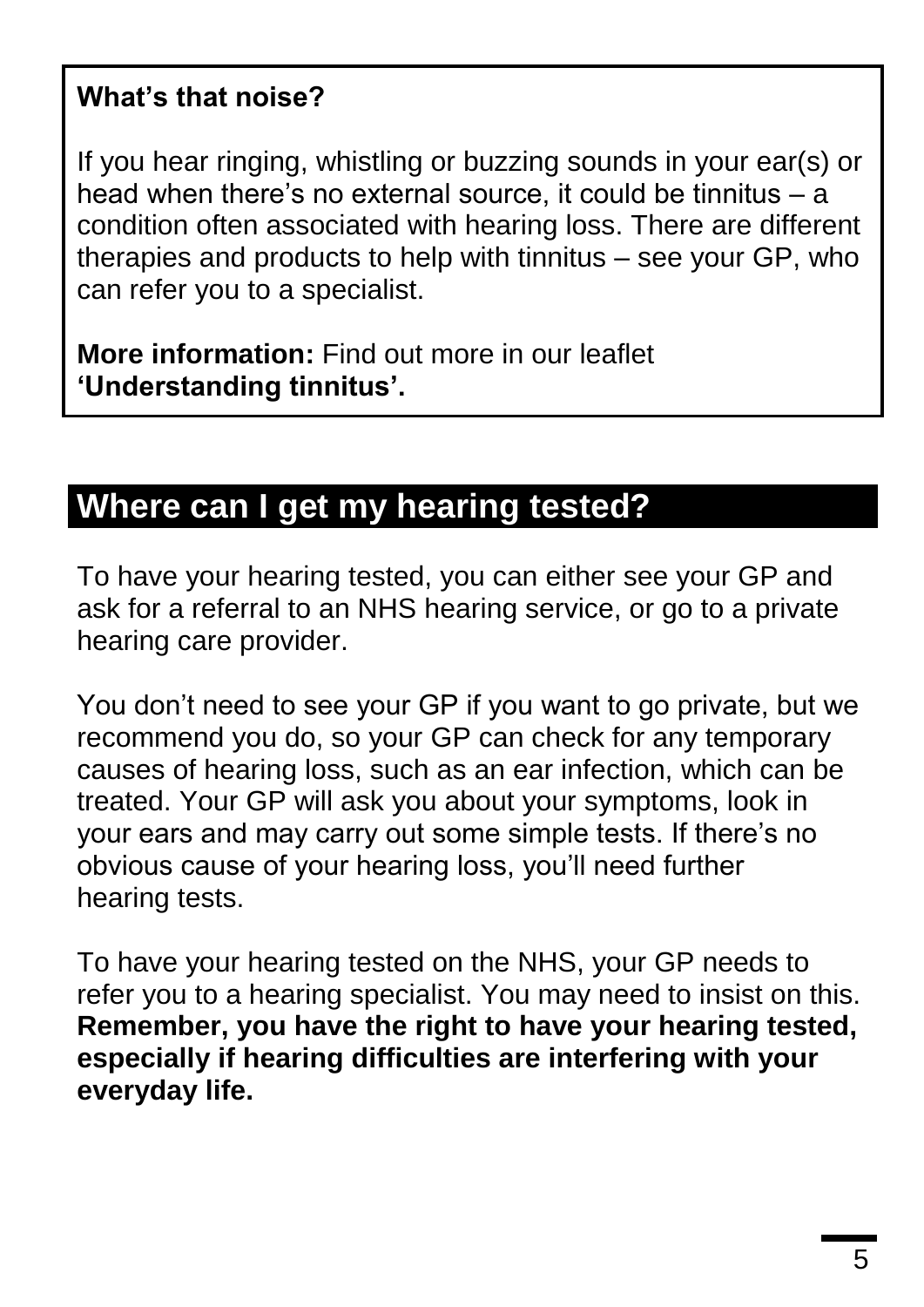If you choose to have your hearing tested by a private hearing care provider, remember that you'll have to pay for any hearing aids you need, whereas modern, digital hearing aids are free from the NHS.

**More information:** See our leaflet **'Getting hearing aids'** to find out more.

### **Your choice of hearing care provider**

The Any Qualified Provider (AQP) scheme in England means that private hearing care providers can deliver NHS adultaudiology services, providing they meet set requirements.

If audiology services are available through AQP in your area, and you meet the qualifying criteria, you might be able to choose which service your GP refers you to. Your care, and any hearing aid(s) you need, will be free.

If AQP isn't available in your area, you should still be able to discuss with your GP which local hospital or clinic you would like to go to for your hearing tests. To find out more, speak to your GP.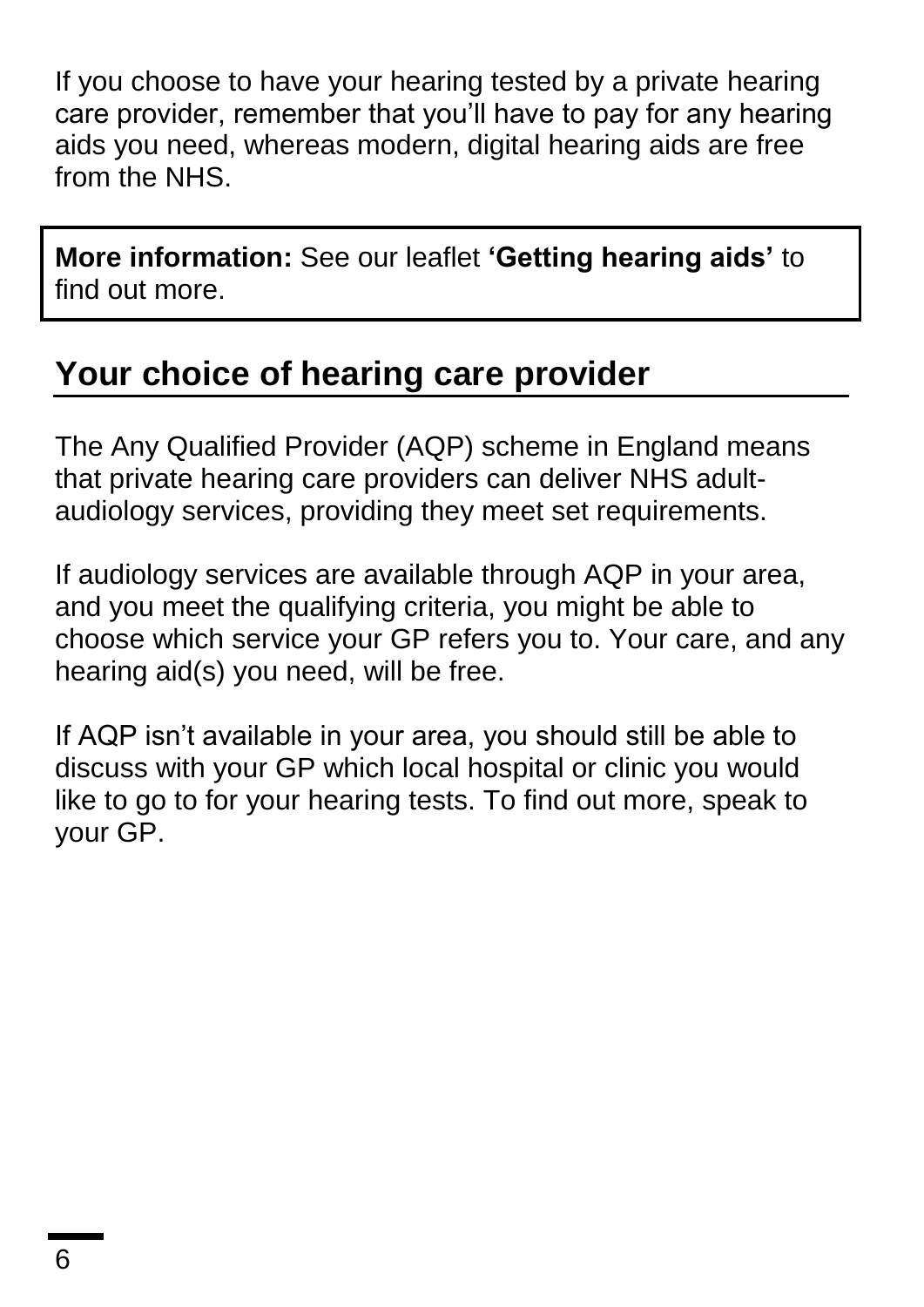## **How will my hearing be tested?**

Whether you have your hearing tested through the NHS or privately, an audiologist will carry out tests to find out what type and level of hearing loss you have (**see page 8**). Before they begin, they'll ask you about your hearing and check your ears. They'll then test one ear at a time. The tests last about 20 minutes and aren't uncomfortable.

For the standard hearing test, you'll listen to noises through a set of headphones. You'll hear sounds of different tones and volumes and will be asked to press a button each time you hear a sound. The noises will gradually become quieter to find the softest sounds that you can hear. The results will be recorded on a chart called an audiogram.

The audiologist might then ask you to wear a headband with a vibrating pad. This pad sends sound through the bones in your head directly to the cochlea (the hearing organ in your inner ear), on both sides of your head. Again, you'll be asked to press a button each time you hear a sound. This test checks whether the cochlea and/or the hearing nerve are working or damaged.

At some point, the audiologist might play a rushing noise into one ear to cover up sounds while they test your other ear.

Some audiology services vary in the tests they carry out in first appointments, and you might have further tests to find out more about your ears and hearing.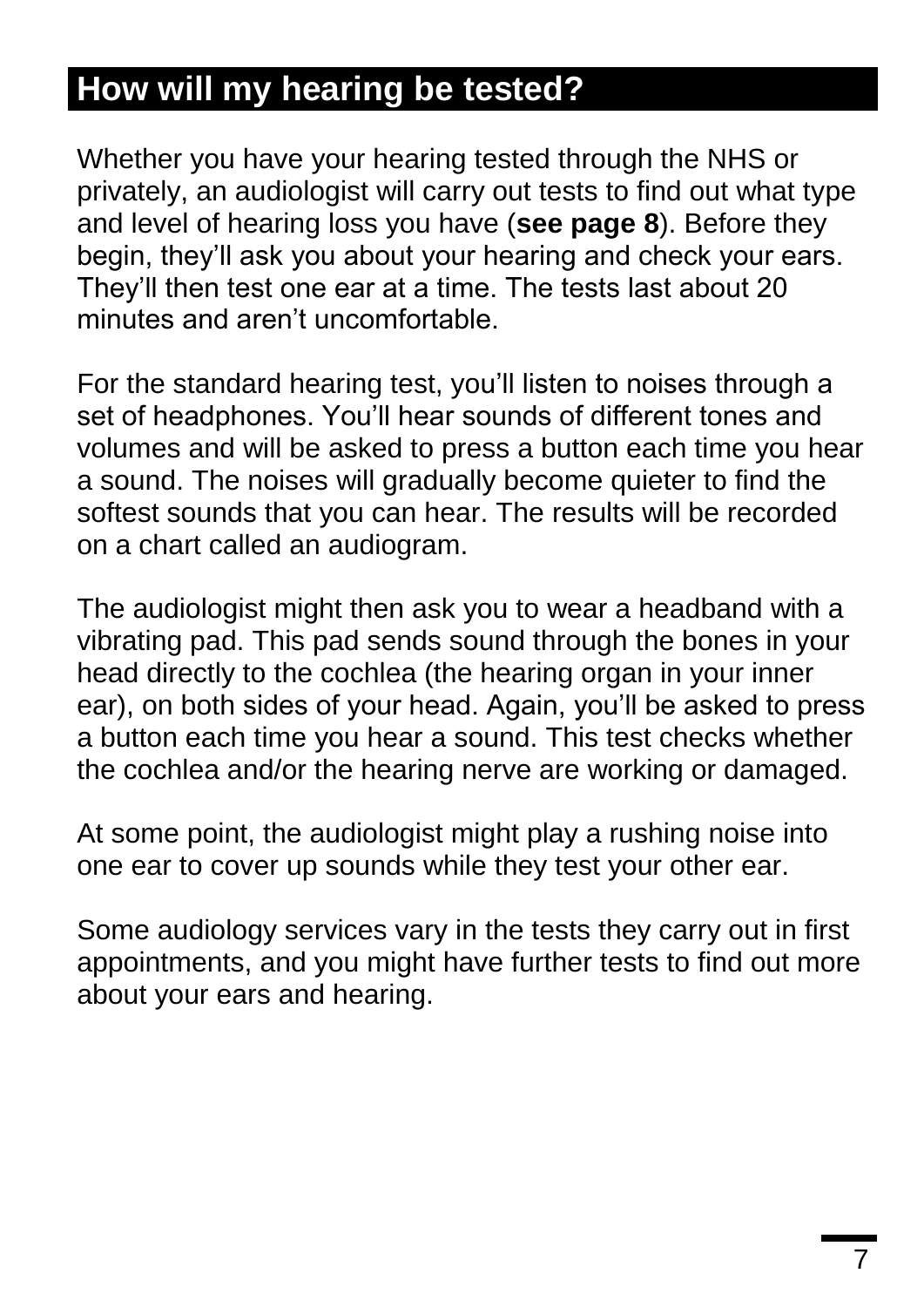### **What happens if the tests show I have hearing loss?**

If you are diagnosed with hearing loss, see it as the first step to getting the help you need to hear better.

Your audiologist will explain the type of hearing loss that you have. It will either be sensorineural, conductive or mixed.

- **Sensorineural hearing loss** is caused by damage to the hair cells within the inner ear. It is permanent and most often caused by age-related 'wear and tear' within the inner ear (this is the single biggest cause of hearing loss).
- **Conductive hearing loss** is caused when sound waves can't pass freely from the outer ear to the inner ear – for example, because of a blockage or infection in the ear canal. This type of hearing loss is usually temporary and can often be treated with medication or minor surgery. But, in some cases, it can be permanent.
- **Mixed hearing loss** is a combination of sensorineural and conductive hearing loss.

The audiologist will also tell you your level of hearing loss (mild, moderate, severe or profound). They'll discuss whether hearing aids are likely to help you, or if you could have some other treatment. You may also be given information about the different types of equipment and support that can help you to manage your hearing loss (see 'What can help me manage my hearing loss?', **see page 9**).

**More information:** See our leaflet **'Ear problems and treatments'** to find out more about the different causes of hearing loss.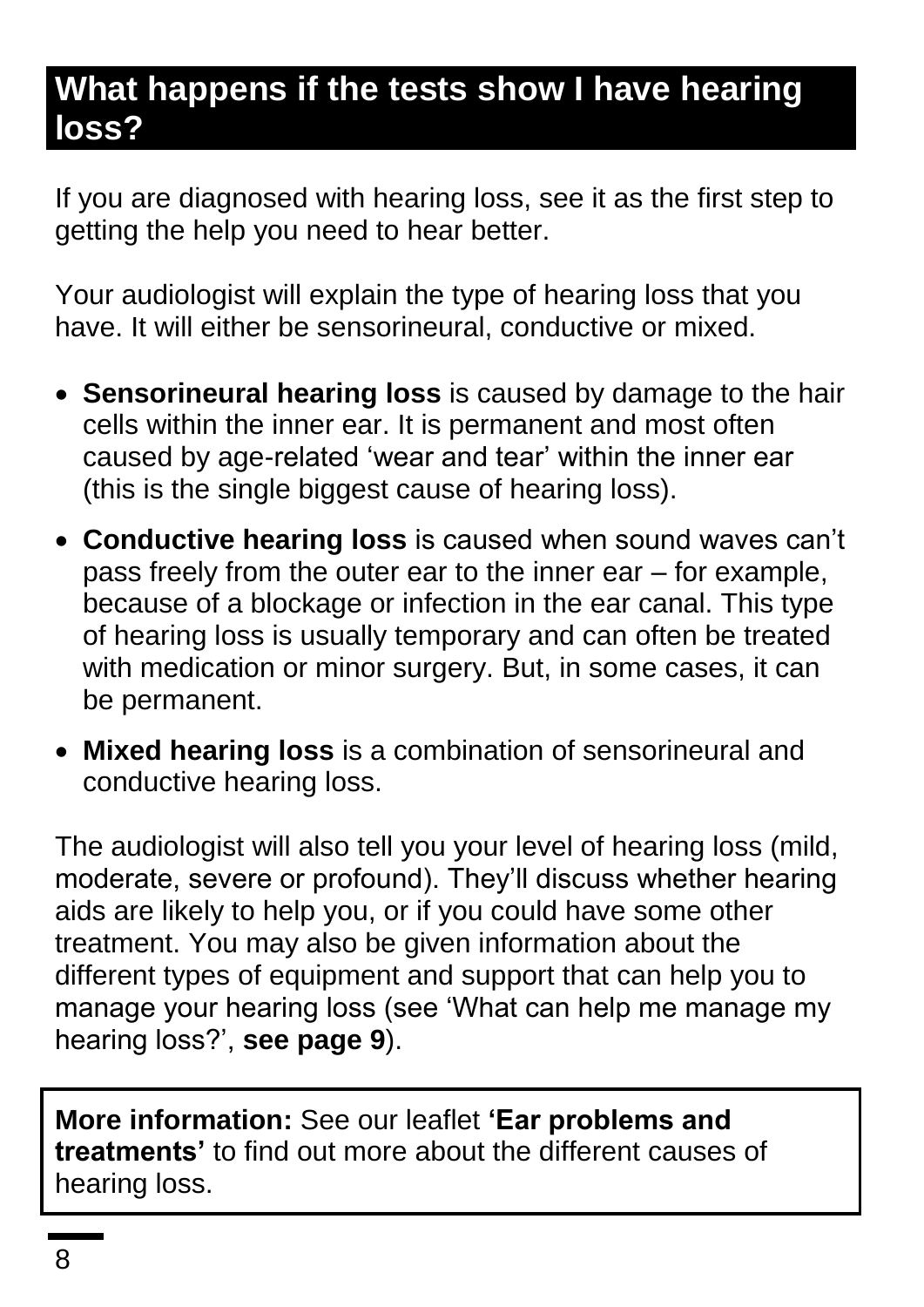## **What can help me manage my hearing loss?**

We're funding research to develop new treatments and cures for hearing loss (**see page 13**). In the meantime, there are lots of things that can help you to manage your hearing loss and minimise the impact that it has on your life.

### **Hearing aids**

Hearing aids don't reverse hearing loss, but they can be a great help. They should make sounds loud enough for you to hear at a comfortable level and make conversation easier to hear. You can get digital hearing aids and batteries for free from the NHS, or you can buy them privately. Your audiologist will let you know whether hearing aids could help you.

If you are profoundly deaf, a cochlear implant may be suitable. If you are interested in this, ask your audiologist for a referral to a specialist implant service for an assessment.

Some new hearing aids that you can buy privately can connect via the internet to alerting devices such as doorbells and kitchen appliances. So, when one of these devices makes a sound, it's sent directly to your hearing aids. You can connect other types of hearing aid to Bluetooth-compatible devices through a Bluetooth streamer (**see page 10**).

**More information:** See our leaflet **'Getting hearing aids'** or our factsheet **'Cochlear implants'**.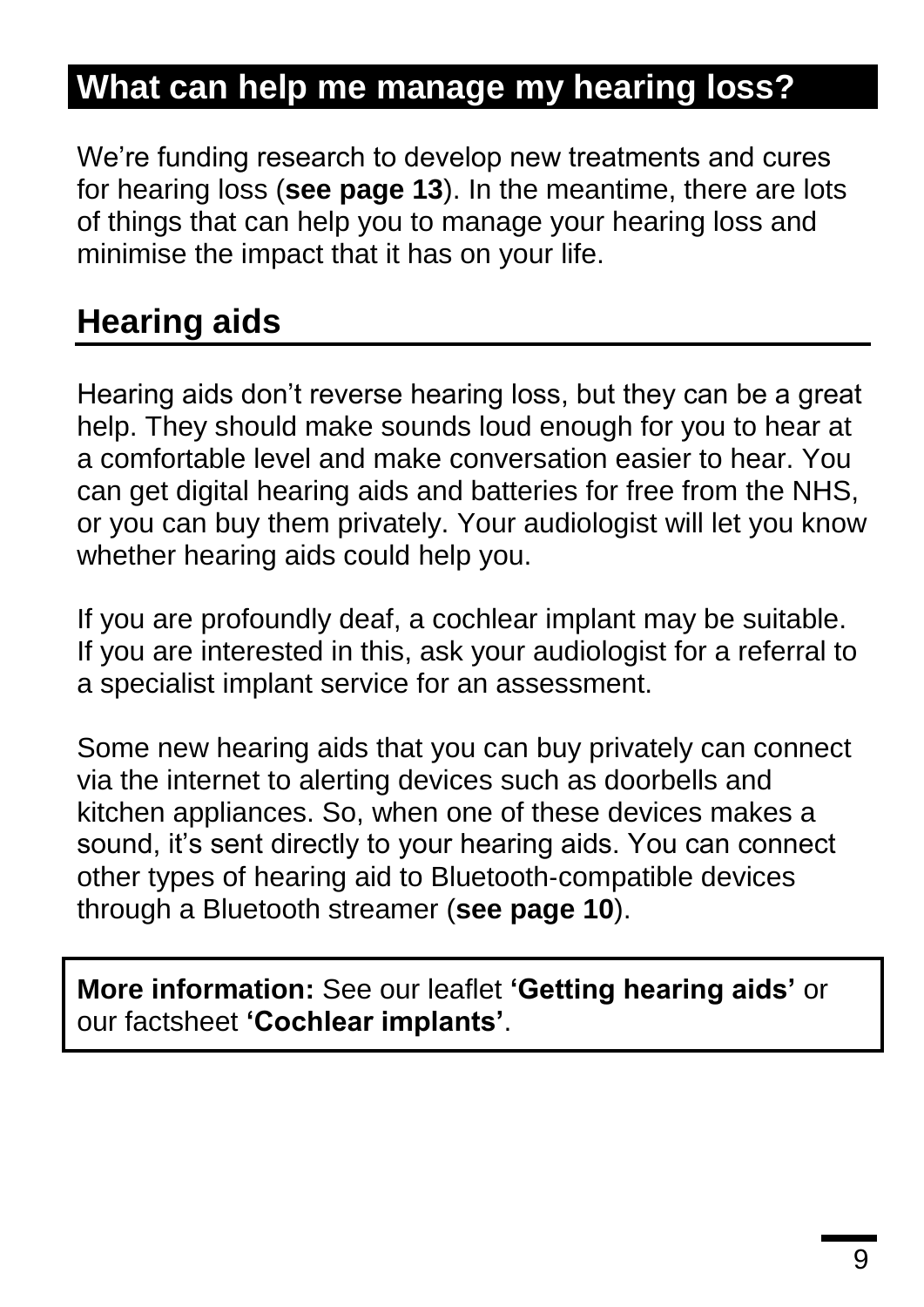Hearing therapists or specially trained audiologists can advise on hearing aids and ways to improve communication. They can also offer help to minimise the distress of persistent tinnitus. Unfortunately, hearing therapists aren't available at every hospital, but your hearing specialist will refer you to your nearest one – you might have to travel a little.

## **Products**

There are many useful products available:

- **assistive listening devices** including conversation listeners, TV listeners and hearing loop and infrared systems – can help you to hear speech, the TV and other sounds more clearly
- **amplified telephones** and **textphones** can help you keep in touch with your friends and family
- **alerting devices** can let you know when your doorbell, smoke alarm or phone is ringing – they usually have a combination of a loud ring, flashing lights and a vibrating pad. You may be able to connect some Bluetooth-connected alerting devices to your hearing aids through a Bluetooth streamer, which means the sound of the device is directly transferred to your ears through your hearing aids.

#### **More information:** See our leaflet **'Products to help with hearing loss and tinnitus'**.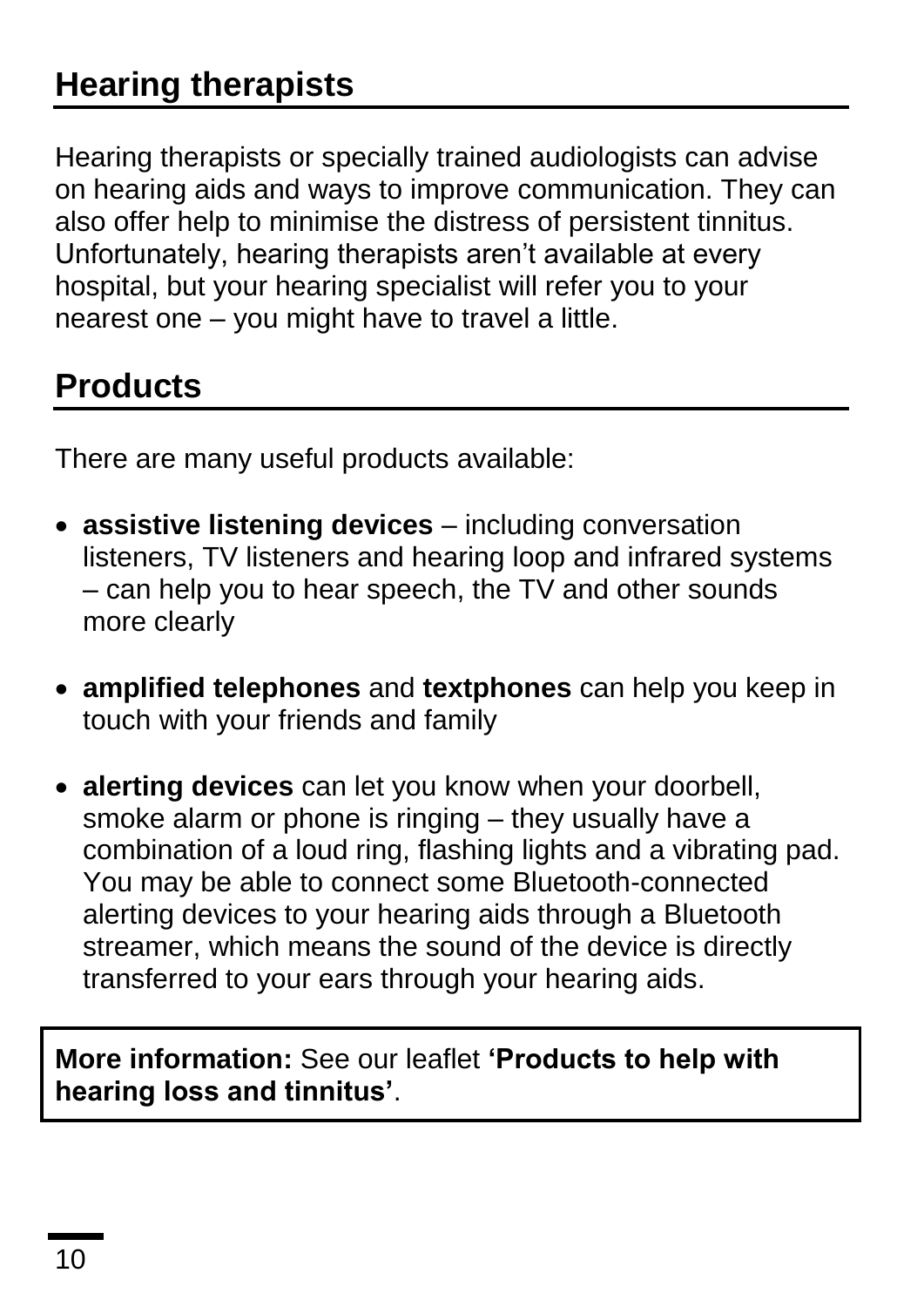# **Learning to lipread**

You'll benefit from learning to lipread as soon as you are diagnosed with hearing loss. Lipreading involves watching the lip shapes, gestures and facial movements of the person you are talking to – and using context to fill in gaps in conversation.

Our recent research shows that lipreading classes can really improve communication and help people to better manage their hearing loss.

**More information:** See our leaflet **'Learning to lipread'**.

#### **Accessible entertainment**

Most TV programmes, and many DVDs, are subtitled. Some venues, such as theatres and cinemas, have special captioned or signed performances or screenings, and/or they may have hearing loop or infrared systems to help you hear over background noise.

Many museums and art galleries also offer tours that are accessible to people with hearing loss.

**More information:** See our leaflet **'Enjoying TV, film and the arts'**.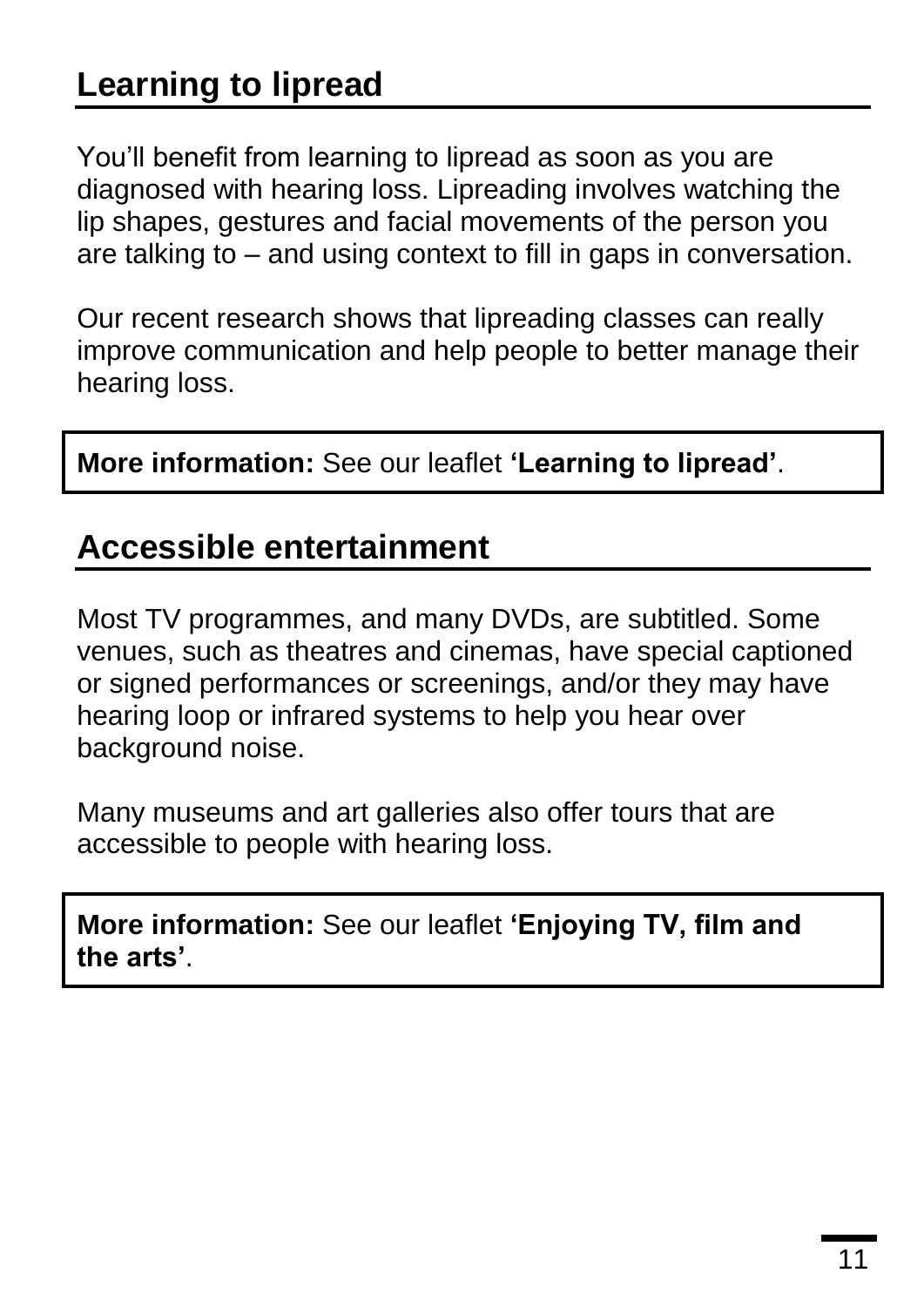# **Other support**

Depending on your level of hearing loss and how it affects your day-to-day life, you might be entitled to financial help, assistive equipment and other support services. For example, if you need support to communicate or take notes at work or at the doctor's, there's a range of communication support available to meet your needs. You shouldn't have to pay for this support.

**More information:** See our leaflets **'Understanding benefits'** and **'Using communication support'**.

#### **What can I do to make communication easier?**

These tips will help you in most day-to-day situations:

- Tell the person you're speaking to that you have hearing loss.
- Ask people to get your attention before they start talking to you.
- Learn to lipread by joining a lipreading class.
- Get a better view: stand a reasonable distance from the person speaking, so you can see their face and lips.
- If necessary, ask people to slow down and speak more clearly.
- If you don't catch what someone says, just ask them to say it again or in a different way. No one hears correctly all the time!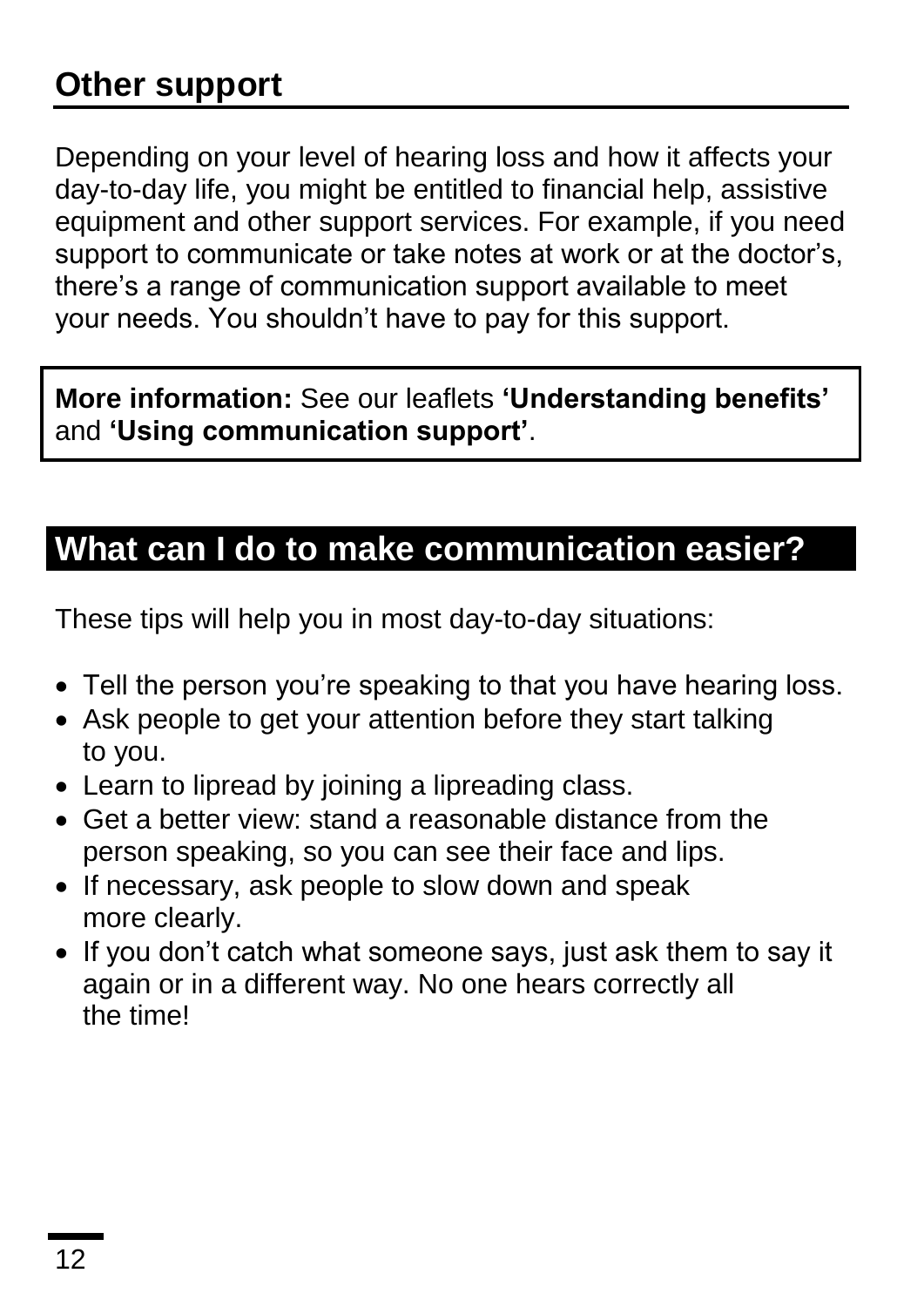### **What hearing research is Action on Hearing Loss funding?**

Since 1999, we have funded world-class research and training, and in 2013 we merged with Deafness Research UK to create the world's largest charitable funding programme dedicated to advancing treatments for hearing loss and tinnitus.

Collectively, to date, we have invested over £27m into hearing research – research from which people are already benefiting through the technology used to screen the hearing of newborn babies, cochlear implants and advances in the fitting of hearing aids.

We have launched the careers of several research leaders, and our funding has resulted in key scientific advances and opened up new areas of research that may lead to new ways of treating hearing loss and tinnitus.

We are continuing to work with universities, companies and investors to make sure new treatments for hearing loss and tinnitus are developed as quickly as possible.

**More information:** To find out more about the research we fund, visit **actiononhearingloss.org.uk/biomedicalresearch**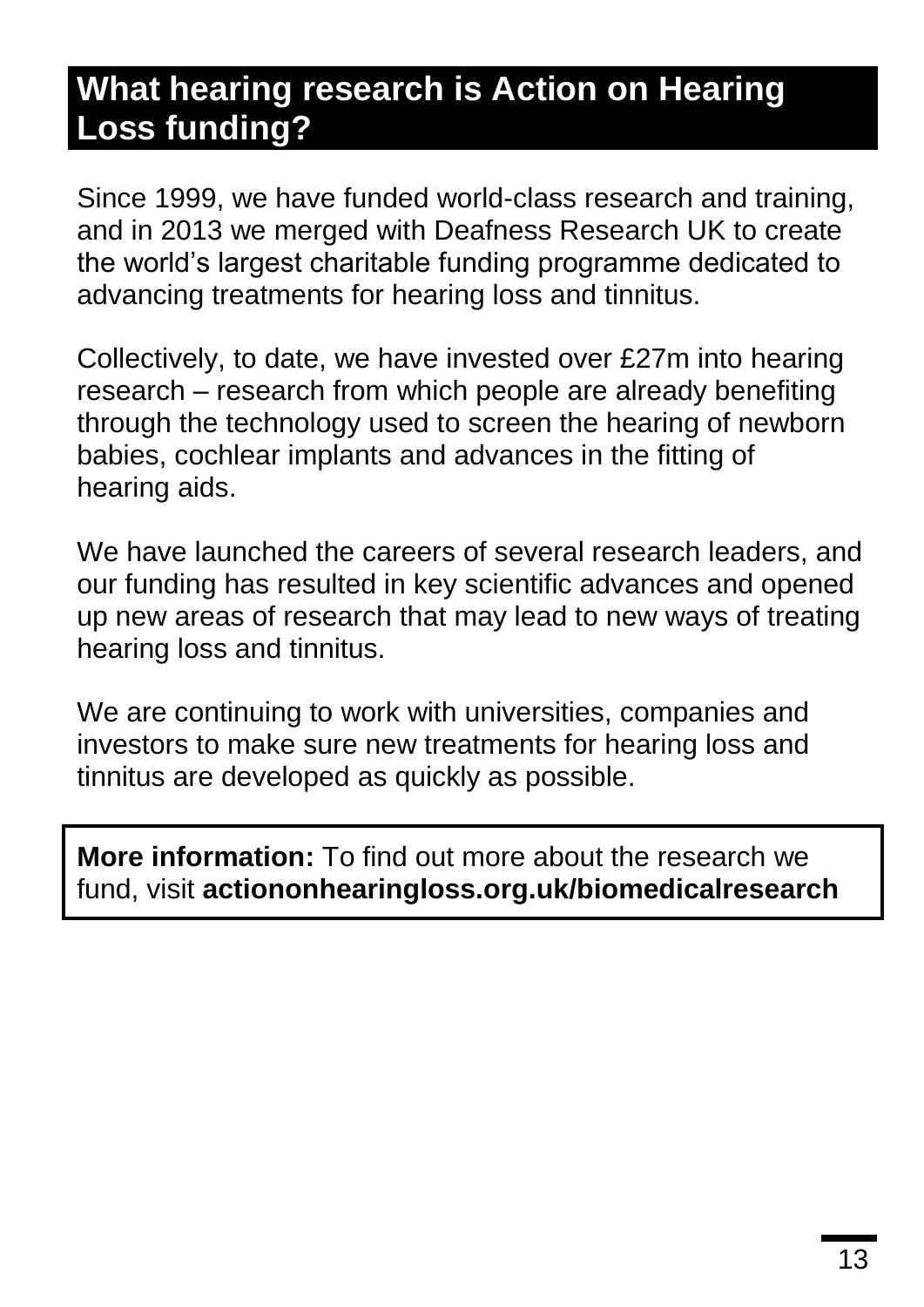# **Where can I get more information and support?**

**Action on Hearing Loss** has a wide range of expert information on deafness, tinnitus and hearing loss, and what can help you take control: choosing hearing aids and products, learning to lipread, understanding your rights, and getting the right support.

You can find our leaflets and factsheets on our website at **actiononhearingloss.org.uk/factsheets** or order copies from our Information Line – call **0808 808 0123**, send a text message to **07800 000360** or email **information@hearingloss.org.uk**. Please let us know if you'd like our information in large print, Braille or audio.

You can also contact our **Information Line** or visit **actiononhearingloss.org.uk** for free, reliable information, and to find out about: services in your area, becoming a member and receiving our magazine, the latest research developments, choosing the right products, and getting involved as a volunteer or supporter.

#### **Information you can trust**

The Information Standard certifies us as producers of highquality, evidence-based information. For a list of references for this leaflet, please email **references@hearingloss.org.uk**

Thank you to **Lynette A Elliott**, Audiology Services Manager at Windsor Audiology Centre, for reviewing this leaflet.

#### **Did you find this information helpful?**

We'd love to know what you think of this leaflet – please email us at **reviewpanel@hearingloss.org.uk**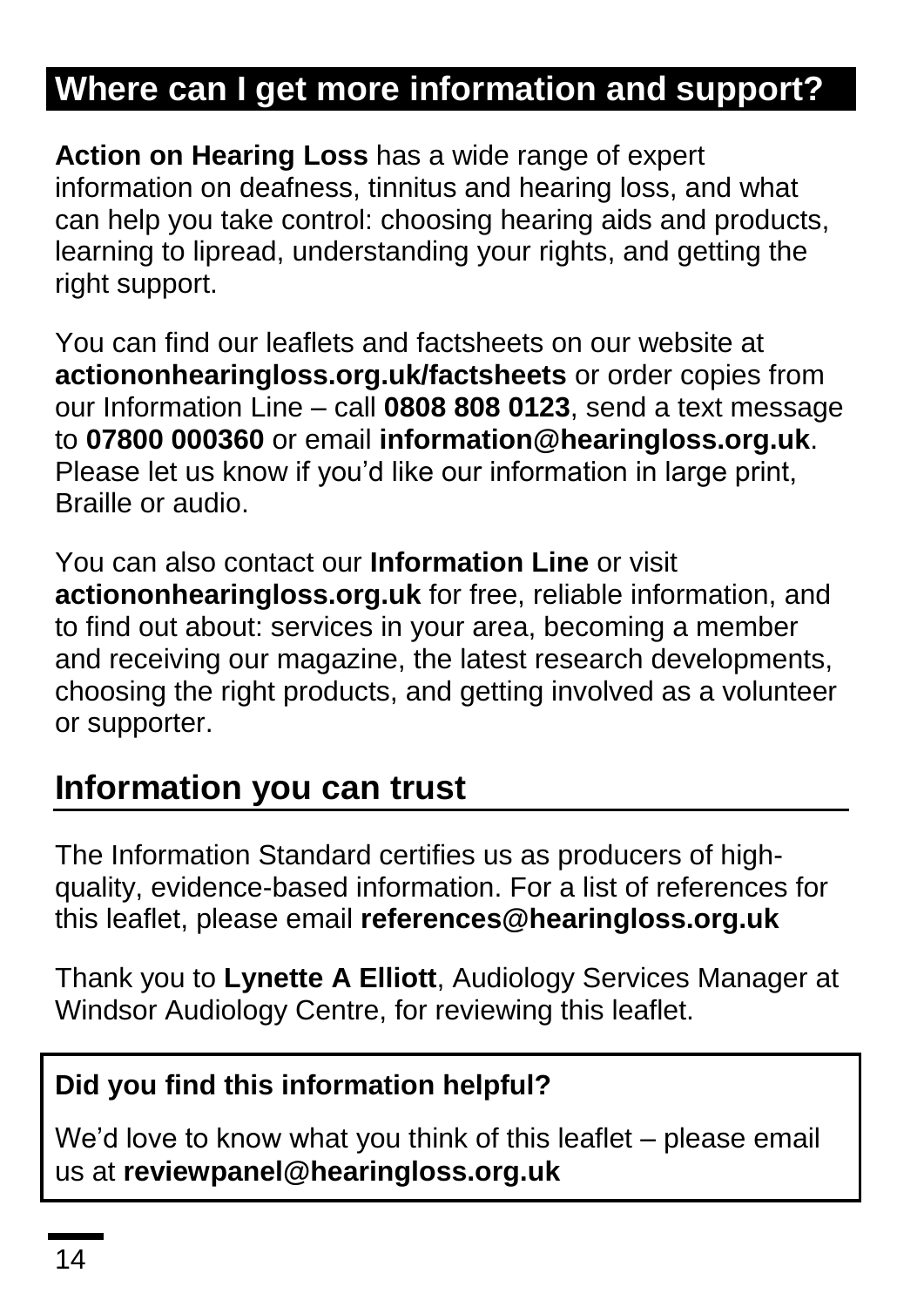**Action on Hearing Loss** (formerly RNID) is the largest UK charity helping people who are confronting deafness, tinnitus and hearing loss.

We give support and care, develop technology and treatments, and campaign for equality. We rely on donations to continue our vital work.

To find out more, visit **actiononhearingloss.org.uk**

**Questions about deafness, tinnitus or hearing loss?** Contact our free, confidential Information Line:

Telephone: 0808 808 0123 Textphone: 0808 808 9000 SMS: 0780 000 0360 (standard text message rates apply) Email: information@hearingloss.org.uk

#### **Join us**

Facebook: Action on Hearing Loss Twitter: @ActionOnHearing